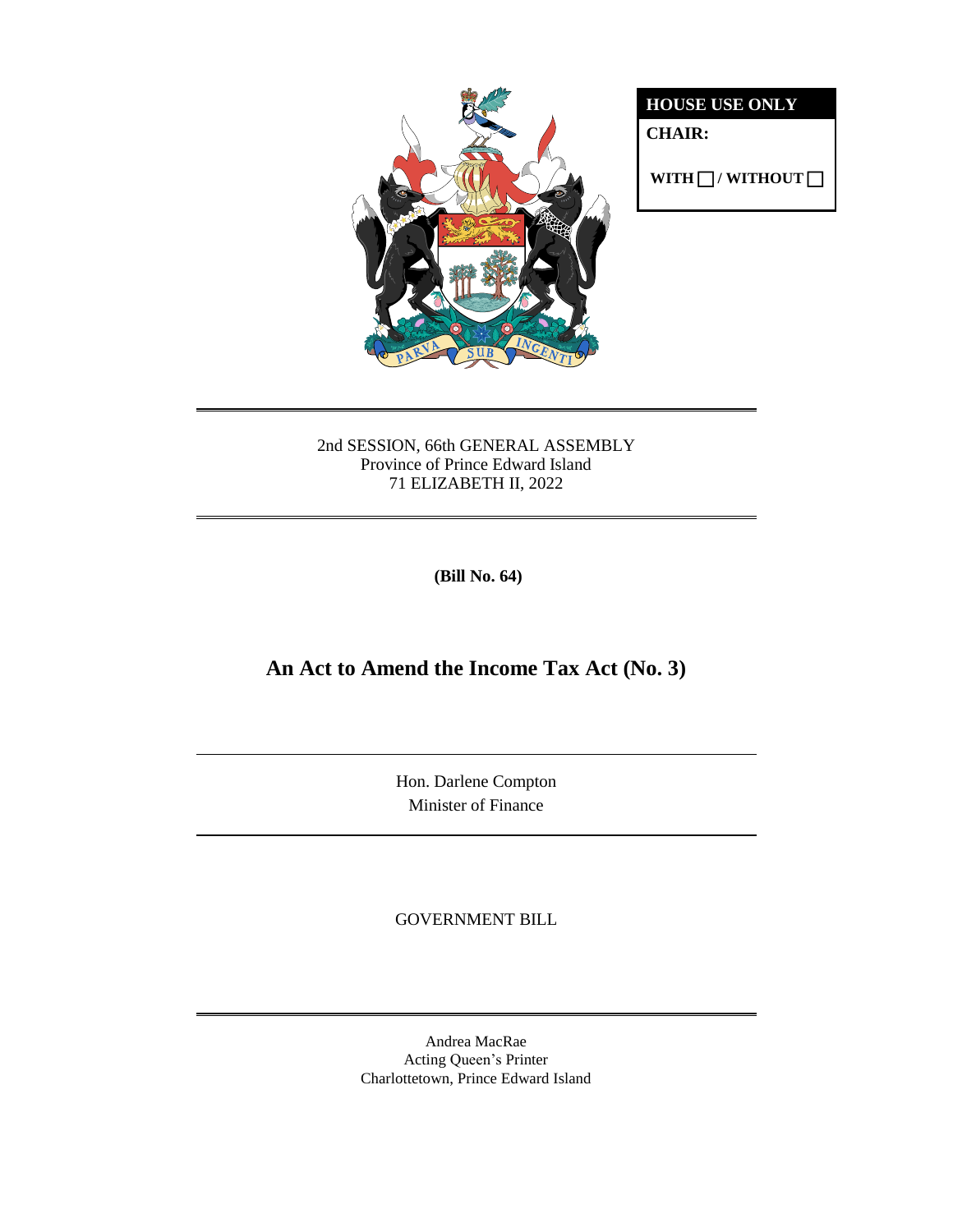| <b>Prince Edward Island</b><br><b>Legislative Assembly</b><br><b>AMENDMENTS</b> |                |                  | <b>ASSEMBLY / SESSION / YEAR</b><br>66th General Assembly / 2nd / 2022 |              |
|---------------------------------------------------------------------------------|----------------|------------------|------------------------------------------------------------------------|--------------|
| <b>BILL NUMBER: 64</b>                                                          |                |                  | PAGE No.<br>2 of 6                                                     | <b>PAGES</b> |
| TITLE: An Act to Amend the Income Tax Act (No. 3)                               |                |                  |                                                                        |              |
|                                                                                 |                |                  |                                                                        |              |
| #                                                                               | <b>SECTION</b> | <b>AMENDMENT</b> |                                                                        | <b>DATE</b>  |
|                                                                                 |                |                  |                                                                        |              |
|                                                                                 |                |                  |                                                                        |              |
|                                                                                 |                |                  |                                                                        |              |
|                                                                                 |                |                  |                                                                        |              |
|                                                                                 |                |                  |                                                                        |              |
|                                                                                 |                |                  |                                                                        |              |
|                                                                                 |                |                  |                                                                        |              |
|                                                                                 |                |                  |                                                                        |              |
|                                                                                 |                |                  |                                                                        |              |
|                                                                                 |                |                  |                                                                        |              |
| NOTED:                                                                          |                |                  | <b>CERTIFIED CORRECT:</b>                                              |              |
| <b>COMMITTEE CLERK</b>                                                          |                |                  | CHAIR, IN COMMITTEE                                                    |              |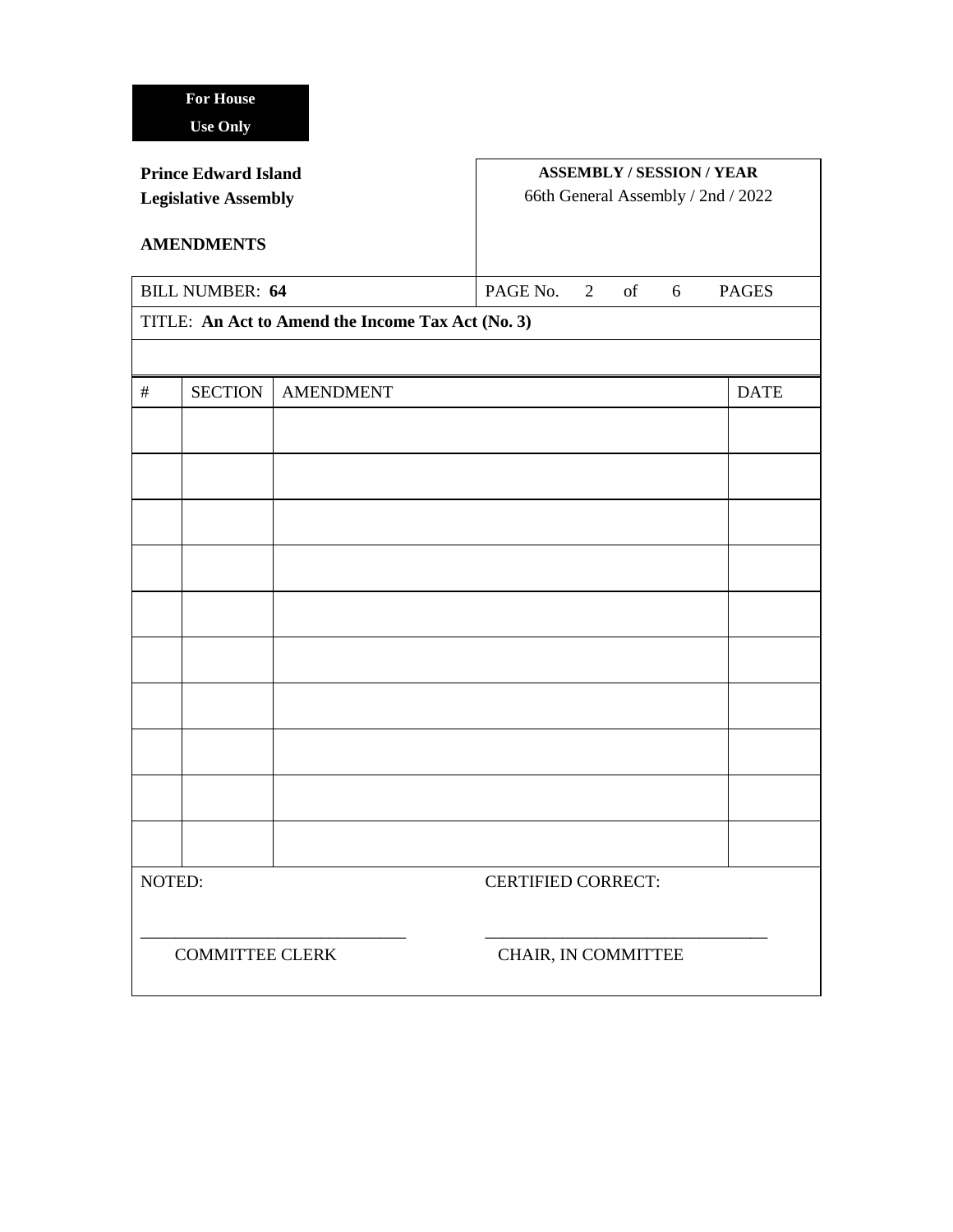

## **AN ACT TO AMEND THE INCOME TAX ACT (NO. 3)**

**BILL NO. 64 2022**

BE IT ENACTED by the Lieutenant Governor and the Legislative Assembly of the Province of Prince Edward Island as follows:

**1. Section 36.3 of the** *Income Tax Act* **R.S.P.E.I. 1988, Cap. I-1, is amended by the addition of the following after subsection (8):**

#### **Calculation of amount - July 2022**

- (8.1) Where the month referred to in subsection (3) is July 2022,
	- (a) the formula in subsection (4) shall be read as follows:  $A = \frac{1}{4}$  x (670 + B + C - D); and
	- (b) the percentage stated in subsection (7) shall be read as 4%.

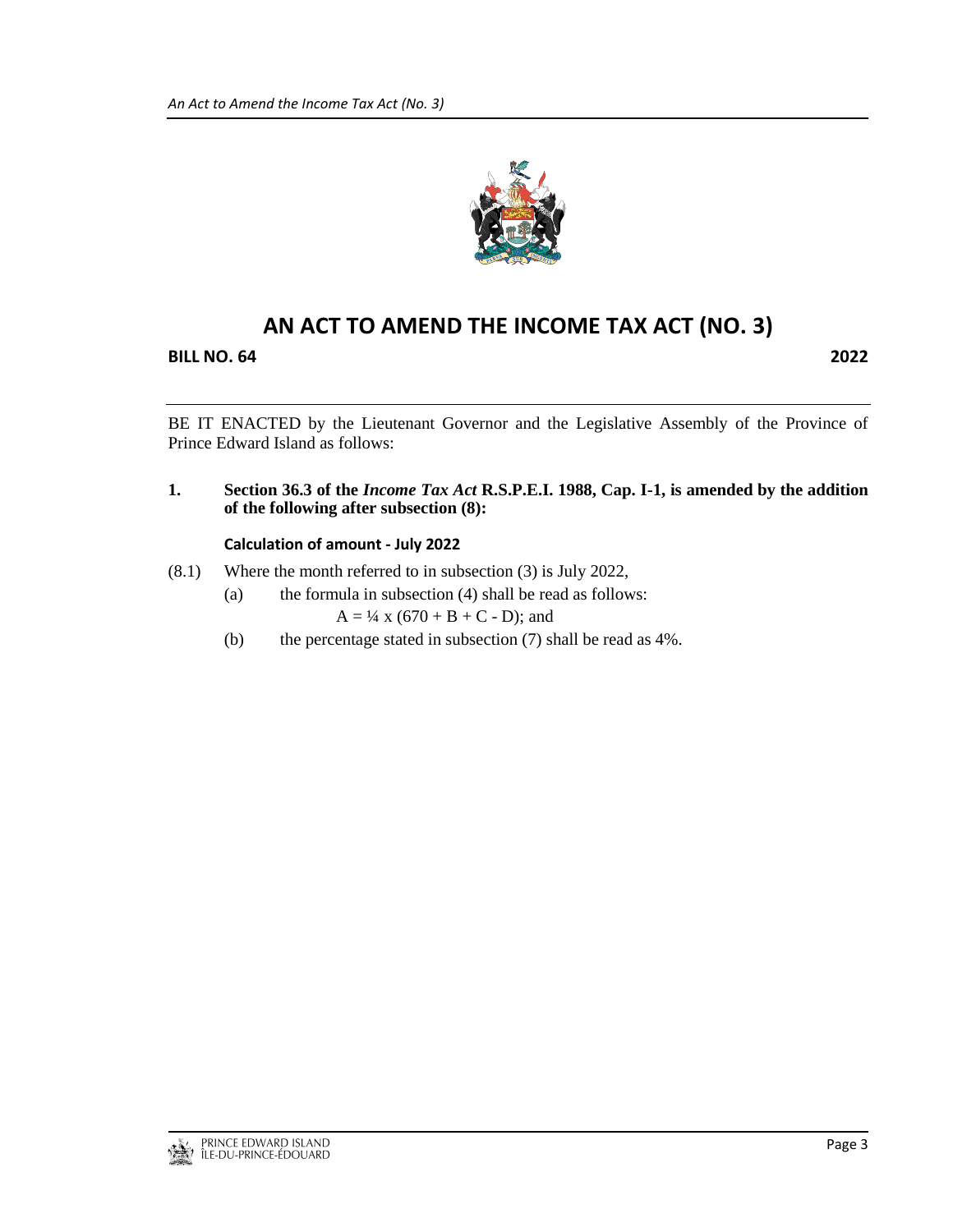### **EXPLANATORY NOTES**

**SECTION 1** amends section 36.3 by adding a new subsection (8.1) that authorizes a payment to persons in July 2022 as a rebate of carbon revenue.